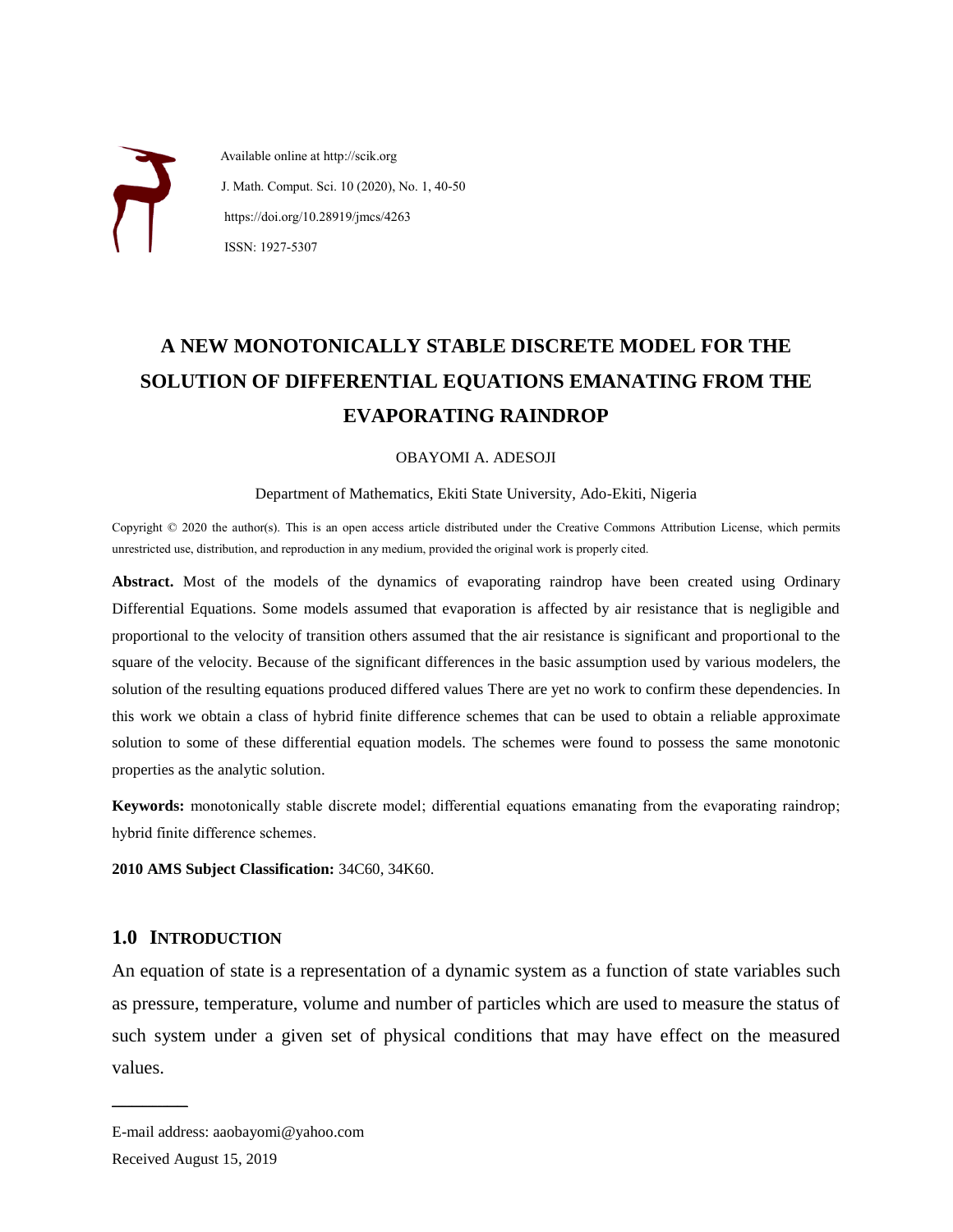Evaporation is a type of [vaporization](https://en.wikipedia.org/wiki/Vaporization) of a [liquid](https://en.wikipedia.org/wiki/Liquid) that occurs from the [surface](https://en.wikipedia.org/wiki/Interface_(chemistry)) of a liquid into a gaseous phase that is not saturated with the evaporating substance. Evaporation happens when atoms or molecules escape from the liquid and turn into a vapor. Factors that may affect the way and the rate at which evaporation occurs include: Saturation of the air, humidity, air pressure and temperature of the liquid. The shape of a raindrop depends upon its size and the amount of air resistance present during it drops. Some are round, others appear flattened at the bottom, and then there are those that resemble jellybeans. For the purpose of this study, all the raindrops will be considered as spheres. (see [3, 7]).

Most existing mathematical models of this dynamical system were developed based on the principle of Newton's law of motion. Each of these models considered two major variations. Either that the raindrops are small particle bodies that is affected by air resistance significantly or that the raindrops are big particles that floats through the air vacuums with insignificant air resistance (see [6, 8]). Generally when a body in motion is treated as a particle rotational effects are unimportant (or negligible), and also when the size of the object is negligible relative to the scale of the system, only translational motion is relevant.

#### **2.0 MATERIALS AND METHODS**

The following ordinary differential equations have been considered while deriving a hybrid finite difference scheme that can simulation the dynamics of the motion of an evaporating raindrop.

## **2.1 Model I** [6]

These authors came-up with the Ordinary Differential Equation given below

$$
\frac{dv}{dt} + \frac{3\left(\frac{k}{\rho}\right)}{t\left(\frac{k}{\rho}\right) + r_0} v = g \tag{1}
$$

ρ is the density of rainwater

 $r_0$  is the initial radius of the raindrop

 $r=\frac{k}{2}$  $\frac{\pi}{\rho}t + r_0$  is the radius of the raindrop at time t, k is a constant

 $q$  is acceleration due to gravity

## **2.2 Model II** [6]

If we consider the small object theory we can arrive at the following model for the evaporating raindrop: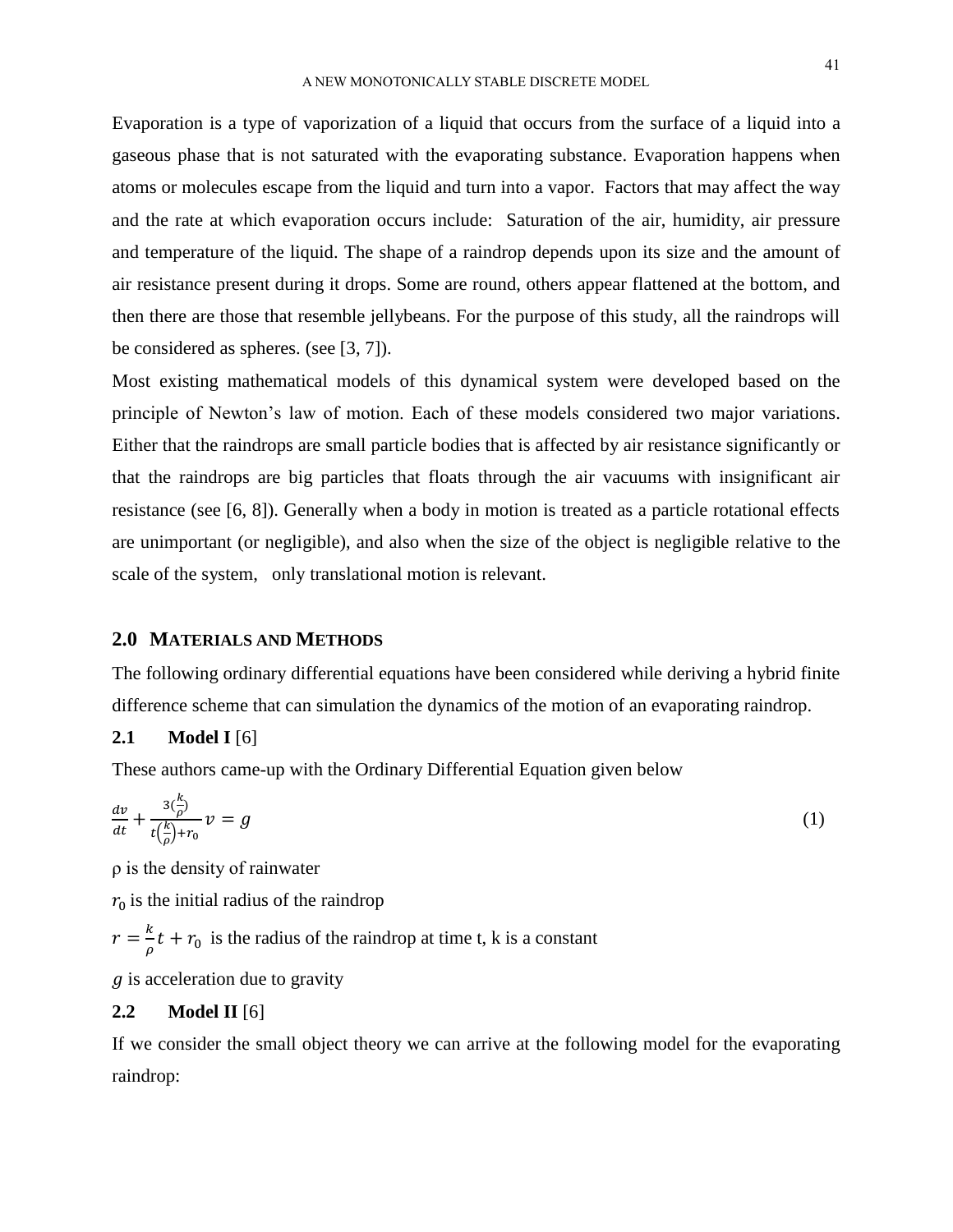$$
F = m \frac{dv}{dt} = mg - kv \tag{5}
$$

Which gives a solution of the form

$$
v = \frac{mg}{k} \left( 1 - e^{-\frac{k}{m}t} \right) \tag{6}
$$

We will use a combination of interpolation and Nonstandard methods

## **3.0 DERIVATION OF THE SIMULATION MODEL**

To obtain a simulation model which can accommodate the assumption on air resistance and the decay thru evaporation. We assume raindrop water has a density of 0.99823 grams/cubic centimeter and a temperature of  $4^{\circ}C$  degrees Celsius. The water is evaporating with a speed proportional to the surface area. We are suggesting a new simulation model with the following components.

$$
y = a_0 + a_1 x - \frac{a_0 \beta g}{(\alpha x + \beta)^3} + e^{-\alpha x}
$$
 (7)

 $a_0$  is a known and measurable constant,  $\alpha$  and  $\beta$  are simulation parameters. This interpolation function will be used to derive a finite difference scheme for solution of first order Ordinary Differential Equation. To get the hybrid scheme, we will apply nonstandard method to the step size by replacing it with a normalized function (Obayomi&Oke2003). For the scheme:

Differentiating (7)

$$
y' = a_1 + 3a_0 \alpha \beta g (\alpha x + \beta)^{-4} + (-\alpha) e^{-\alpha x}
$$
\n(8)

$$
y' = a_0 (1 + 3(\alpha x + \beta)^{-4} \alpha + (-\alpha) e^{-\alpha x} \tag{9}
$$

$$
y'' = -12a_0 \alpha^2 \beta g (\alpha x + \beta)^{-5} + \alpha^2 e^{-\alpha x}
$$
\n(10)

$$
y''' = 60a_0\alpha^3(\alpha x + \beta)^{-6} - \alpha^3 e^{-\alpha x}
$$
 (11)

$$
a_0 = \frac{y'' - \alpha^2 e^{-\alpha x}}{(-12 \alpha^2 \beta g (\alpha x + \beta)^{-5})}
$$
(12)

or

$$
a_0 = \frac{y''' + \alpha^3 e^{-\alpha x}}{(60\alpha^3(\alpha x + \beta)^{-6})}
$$
(13)

$$
a_1 = y' + \alpha e^{-\alpha x} - \frac{(\alpha x + \beta)\alpha^2 e^{-\alpha x}}{4\alpha} + \frac{(\alpha x + \beta)y''}{4\alpha}
$$
 (14)

## **3.1 Generation of the Finite Difference Model**

$$
y = a_0 + a_1 x - \frac{a_0 \beta g}{(\alpha x + \beta)^3} + a_0 e^{-\alpha x}
$$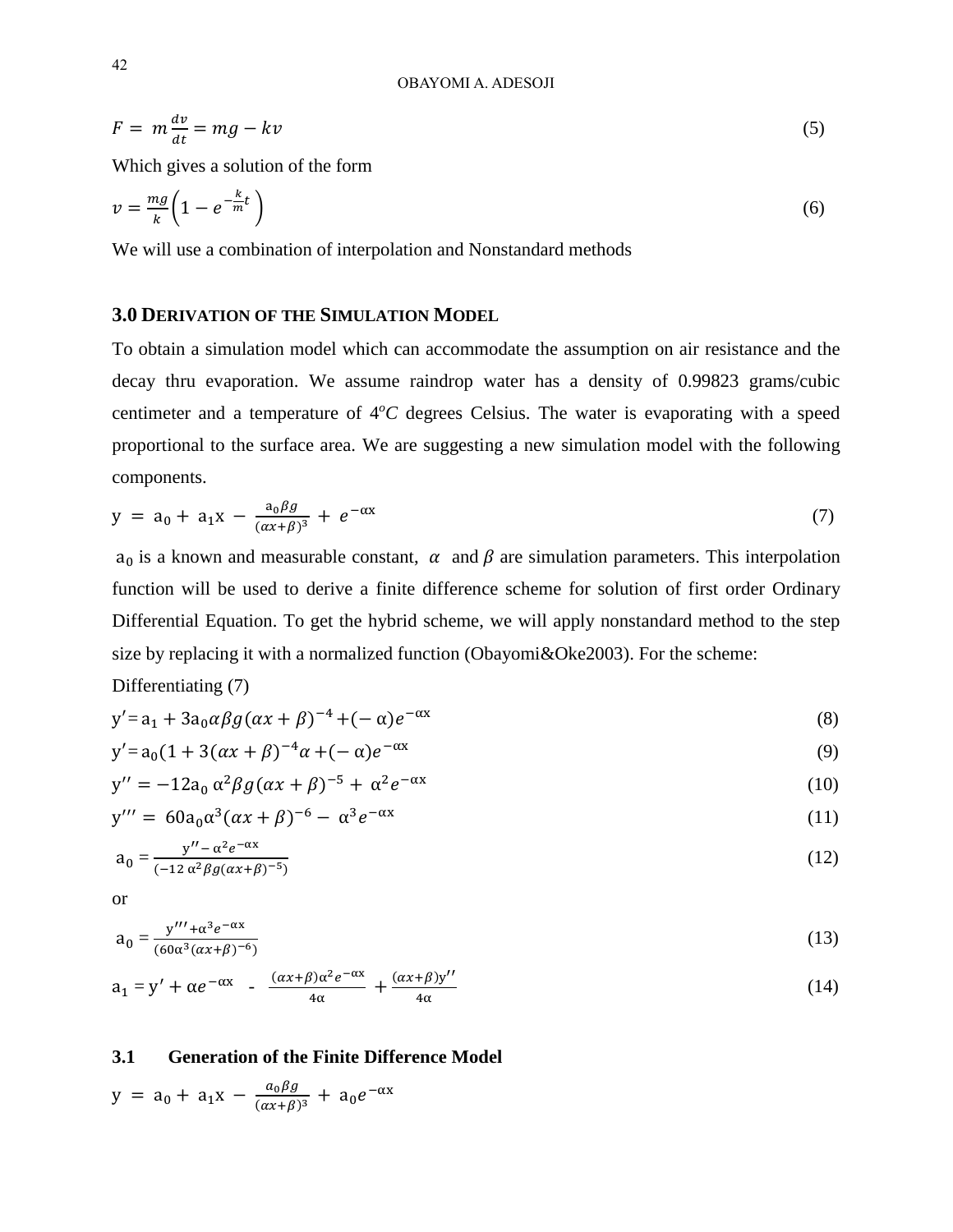$$
y_n = a_0 + a_1 x_n - \frac{a_0 \beta g}{(\alpha x_n + \beta)^3} + a_0 e^{-\alpha x_n}
$$
 (15)

$$
y_{n+1} = a_0 + a_1 x_{n+1} - \frac{a_0 \beta g}{(\alpha x_{n+1} + \beta)^3} + a_0 e^{-\alpha x_{n+1}}
$$
\n(16)

$$
y_{n+1} - y_n =
$$
  
=  $a_1 \left[ (x_{n+1} - x_n) + a_0 \beta g \{ (\alpha x_{n+1} + \beta)^{-3} - (\alpha x_{n+1} + \beta)^{-3} \} + a_0 (e^{-\alpha x_{n+1}} - e^{-\alpha x_n}) \right]$  (17)

Let  $x_n = a + nh$   $x_{n+1} = a + (n + 1)h$  $x_{n+1} - x_n = h$  (18)

Putting  $(17)$  in  $(18)$ , we have

$$
y_{n+1} - y_n = a_1 h + a_0 \beta g \{ (\alpha [a + (n+1)h] + \beta)^{-3} - (\alpha [a + nh] + \beta)^{-3} \} +
$$
  

$$
(e^{-\alpha (a + nh)} \{ e^{-\alpha h} - 1 \})
$$
 (19)

$$
M = \{ (\alpha[a + (n + 1)h] + \beta)^{-3} - (\alpha[a + nh] + \beta)^{-3} \}
$$
  
\n
$$
N = (e^{-\alpha(a + nh)} \{e^{-\alpha h} - 1\})
$$
  
\n
$$
y_{n+1} = y_n + a_1 h + a_0 \beta g M + N
$$
  
\n
$$
a_0 = \frac{y'' - \alpha^2 e^{-\alpha x}}{(-12 \alpha^2 \beta g (\alpha x + \beta)^{-5})}
$$
  
\n
$$
a_1 = y' + \alpha e^{-\alpha x} - \frac{(\alpha x + \beta)\alpha^2 e^{-\alpha x}}{4\alpha} + \frac{(\alpha x + \beta)y''}{4\alpha}
$$
  
\n
$$
y_{n+1} = y_n + hy' + h\alpha e^{-\alpha x} (1 - \frac{\alpha(\alpha x + \beta)}{4\alpha}) + \frac{h(\alpha x + \beta)y''}{4\alpha} + \frac{(\alpha^2 e^{-\alpha x} - y'')\beta g}{(12 \alpha^2 \beta g (\alpha x + \beta)^{-5})} M + N
$$
\n(21)  
\n
$$
y_{n+1} =
$$

$$
y_n + hy' + \frac{3h\alpha\beta g(\alpha x + \beta)^{-4} - M\beta g}{(12 \alpha^2 \beta g(\alpha x + \beta)^{-5})} y'' + h\alpha e^{-\alpha x} (1 - \frac{\alpha(\alpha x + \beta)}{4\alpha}) + \frac{(\alpha^2 e^{-\alpha x})M\beta g}{(12 \alpha^2 \beta g(\alpha x + \beta)^{-5})} + N
$$
  
\n
$$
y_{n+1} = y_n + hy' + Ty'' + U + V + N
$$
  
\n
$$
T = \frac{3h\alpha\beta g(\alpha x + \beta)^{-4} - M\beta g}{(12 \alpha^2 \beta g(\alpha x + \beta)^{-5})}, U = h\alpha e^{-\alpha x} (1 - \frac{\alpha(\alpha x + \beta)}{4\alpha}), V = \frac{(\alpha^2 e^{-\alpha x})M\beta g}{(12 \alpha^2 \beta g(\alpha x + \beta)^{-5})}.
$$
\n(22)

## **4.0 QUALITATIVE PROPERTIES OF THE NEW SCHEME**

#### **Definition** [1]

Any algorithm for solving a differential equation in which the approximation  $y_{n+1}$  to the solution at  $x_{n+1}$  can be calculated iff  $x_n$ ,  $y_n$  and h are known is called a one step method. It is a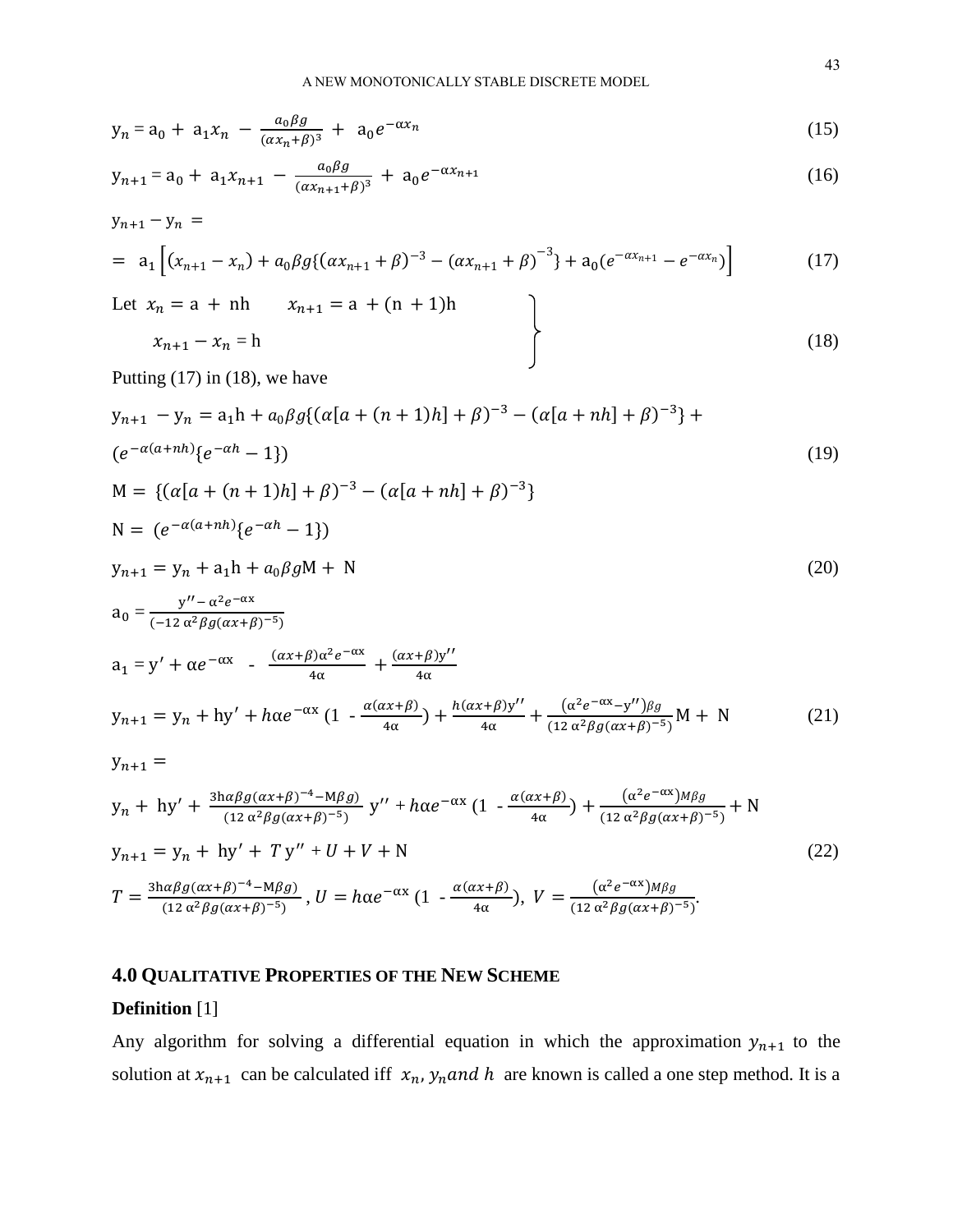common practice to write the functional dependence  $y_{n+1}$  on the quantities  $x_n$ ,  $y_n$  and h in the form  $y_{n+1} = y_n + \phi(x_n, y_n, h)$ , where  $\phi(x_n, y_n, h)$  is the incremental function.

## **Definition** [2]

A numerical scheme with an incremental  $\phi(x_n, y_n, h)$  is said to be consistent with the initial value problem  $y' = f(x, y)$ ,  $y(x_0) = y_0$  if the incremental function is identically zero at  $t_0$ when  $h = 0$ .

#### **Theorem** [1]

Let the incremental function of the scheme defined in the one step scheme above be continuous and jointly as a function of its arguments in the region defined by

 $x \in [a, b]$  and  $y \in (-\infty, \infty)$ ,  $0 \le h \le h_0$  where  $h_0 > 0$  and let there exists a constant L such that  $\phi(x_n, y_n, h) - \phi(x_n, y_n^*, h) \le L |y_n - y_n^*|$  for all  $(x_n, y_n, h)$  and  $(x_n, y_n^*, h)$ 

in the region just defined then the relation  $(x_n, y_n, 0) = (x_n, y_n^*)$  is a necessary condition for the convergence of the new scheme.

## **Theorem** [2]

Let  $y_n = y(x_n)$  and  $p_n = p(x_n)$  denote two different numerical solution of the differential equation with the initial condition specified a

 $y_0 = y(x_0) = \xi$  and  $p_0 = p(x_0) = \xi^*$  respectively such that  $|\xi - \xi^*| \le \varepsilon > 0$ .

If the two numerical estimates are generated by the integration scheme, we have

$$
y_{n+1} = y_n + h\phi(x_n, y_n, h)
$$

$$
p_{n+1} = p_n + h\phi(x_n, p_n, h)
$$

The condition that  $|y_{n+1} - p_{n+1}| \le K |\xi - \xi^*|$  is the necessary and sufficient condition for the stability and convergence of the schemes.

#### **4.1 Proof of Convergence**

$$
y_{n+1} = y_n + hy' + Ty'' + U + V + N
$$
  
\n
$$
y_{n+1} = y_n + hf_n + Tf'_n + U + V + N
$$
\n(23)

The incremental function can be written as

$$
\phi(x_n, y_n, h) = hf_n + Tf'_n + U + V + N
$$
  
\n
$$
\phi(x_n, y_n, h) - \phi(x_n, y_n^*, h) = h[f(x_n, y_n, h) - f(x_n, y_n^*, h)] + T[f'(x_n, y_n, h) - f'(x_n, y_n^*, h)]
$$
  
\n
$$
= h[f(x_n, y_n) - f(x_n, y_n^*)] + T[f'(x_n, y_n) - f'(x_n, y_n^*)]
$$
\n(24)

$$
= \mathbf{h} \left[ \frac{\partial f(x_n, \bar{y})}{\partial y_n} \left( y_n - y_n^* \right) \right] + T \left[ \frac{\partial f'(x_n, \bar{y})}{\partial y_n} \left( y_n - y_n^* \right) \right] \tag{25}
$$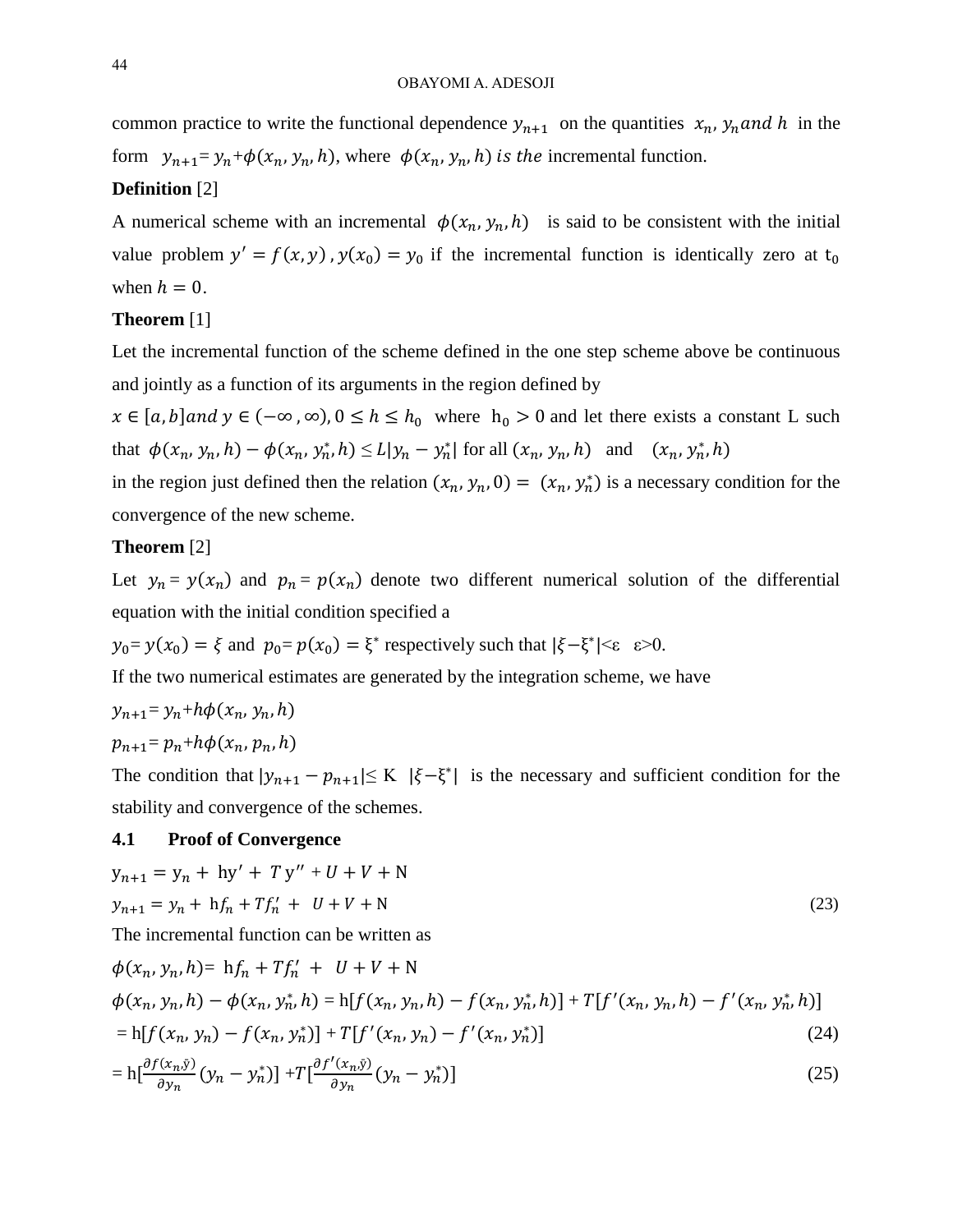$$
L1 = \text{SUP}_{(x_n, y_n) \in D} \frac{\partial f(x_n, \bar{y})}{\partial y_n} \text{ and}
$$
  
\n
$$
L2 = \text{SUP}_{(x_n, y_n) \in D} \frac{\partial f'(x_n, \bar{y})}{\partial y_n}
$$
  
\nthen  $\phi(x_n, y_n, h) - \phi(x_n, y_n^*, h) = h[L1(y_n - y_n^*)] + T[L2(y_n - y_n^*)]$  (26)  
\nLet  $L = |h.L1 + T.L2|$ 

 $\phi(x_n, y_n, h) - \phi(x_n, y_n^*, h) \le L|y_n - y_n^*|$ , which is the condition for convergence.

## **4.2 Consistency of the Schemes**

$$
y_{n+1} = y_n + Mf_n + Nf'_n + Qf''_n \tag{27}
$$

Then

$$
y_{n+1} = y_n + h \phi(x_n, y_n, h)
$$
  
When  $h = 0$ ,  $M = 0, N = 0, Q = 0$ 

 $\Rightarrow$   $y_{n+1}$ =  $y_n$  and the incremental function is identically zero when  $h = 0$ 

 $\Rightarrow \phi(x_n, y_n, 0) \equiv 0$ , which proves consistency.

## **4.3 Stability of the Schemes**

Consider the equation

$$
y_{n+1} = y_n + \{h\}f_n(x_n, y_n) + \{T\}f'_n(x_n, y_n)
$$
\n
$$
Let p_{n+1} = p_n + \{h\}f_n(x_n, p_n) + \{T\}f'_n(x_n, p_n)
$$
\n
$$
y_{n+1} - p_{n+1} = y_n - p_n + h[f_n(x_n, y_n) - f_n(x_n, p_n)] + \{T\}[f'_n(x_n, y_n) - f'_n(x_n, p_n)]
$$
\n
$$
= y_n - p_n + h\left[\frac{\partial f(x_n, p_n)}{\partial p_n}(y_n - p_n)\right] + T\left[\frac{\partial f'(x_n, p_n)}{\partial p_n}(y_n - p_n)\right]
$$
\n
$$
L1 = \text{SUP}_{(x_n, y_n) \in D} \frac{\partial f(x_n, p_n)}{\partial p_n} \text{ and}
$$
\n
$$
L2 = \text{SUP}_{(x_n, y_n) \in D} \frac{\partial f'(x_n, p_n)}{\partial p_n}
$$
\n
$$
y_{n+1} - p_{n+1} = y_n - p_n + h \cdot L1(y_n - p_n) + T \cdot L2(y_n - p_n)
$$
\n
$$
|y_{n+1} - p_{n+1}| = |y_n - p_n| + [h \cdot L1 + T \cdot L2] |(y_n - p_n)|
$$
\n
$$
Let L = |1 + [h \cdot L1 + T \cdot L2]|
$$
\n
$$
|y_{n+1} - p_{n+1}| \le L |y_n - p_n|
$$
\n
$$
|y_{n+1} - p_{n+1}| \le L |y_n - p_n|
$$
\n
$$
|y_{n+1} - p_{n+1}| \le K | \xi - \xi^*|
$$
\n
$$
|y_{n+1} - p_{n+1}| \le K | \xi - \xi^*|
$$
\n
$$
\Rightarrow y_{n+1} = y_n \text{ and the incremental function is identically zero when } h = 0
$$
\n
$$
\Rightarrow \phi(x_n, y_n, 0) = 0
$$
\n(30)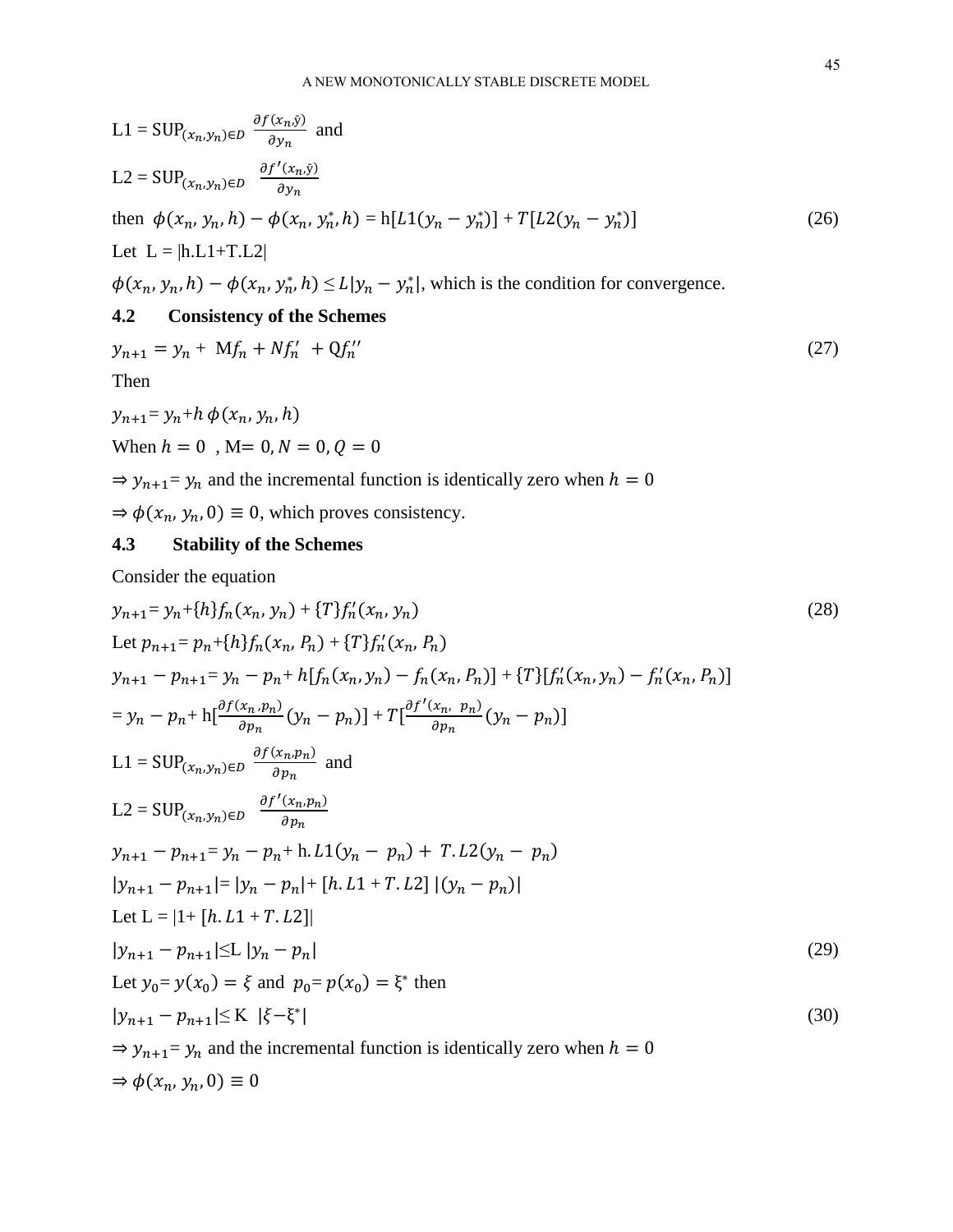## **5.0 APPLICATION AND NUMERICAL EXPERIMENT**

## **5.1 Application of the finite difference schemes to Model I**.

We now derive a scheme for the first model

$$
\frac{dv}{dt} + \frac{3(\frac{k}{\rho})}{t(\frac{k}{\rho}) + r_0} v = g
$$
\n(31)  
\n
$$
v(t) = \frac{g}{4} t + \frac{\rho g r_0}{4k} - \frac{\rho g r_0}{4k} \left\{ \frac{\rho g r_0}{kt + \rho r_0} \right\}^3
$$
\n
$$
v_0 = 0, k = -0.01, \rho = 0.99823 \beta, \propto \text{ are simulation parameters}
$$
\n
$$
y' = \frac{dv}{dt} = g - \frac{3 \text{eV}}{\text{ex} + \beta}
$$
\n(32)  
\n
$$
y'' + 3 \propto y' (\alpha x + \beta)^{-1} - 3 \propto^2 y (\alpha x + \beta)^{-2} = 0
$$
\n
$$
y'' = \frac{3 \text{eV}}{(\alpha x + \beta)^2} - \frac{3 \text{eV}}{(\alpha x + \beta)}
$$
\n(33)  
\n
$$
y''' + 3 \propto y'' (\alpha x + \beta)^{-1} - 6 \propto^2 y' (\alpha x + \beta)^{-2} + 6 \propto^3 y (\alpha x + \beta)^{-3} = 0
$$
\n
$$
y''' = \frac{d^3 v}{dt^3} = \frac{6 \text{eV}}{(\alpha x + \beta)^2} - \frac{6 \text{eV}}{(\alpha x + \beta)^3} - \frac{3 \text{eV}}{(\alpha x + \beta)}
$$
\n(34)  
\nThe new scheme New will be obtained by substituting the derivatives above and applying it to

The new scheme Newh will be obtained by substituting the derivatives above and applying it to

$$
y_{n+1} = y_n + hy' + \frac{h \alpha \beta g(\alpha x + \beta)^{-4} - M\beta g}{(12 \alpha^2 \beta g(\alpha x + \beta)^{-5})} y'' + h\alpha e^{-\alpha x} (1 - \frac{\alpha(\alpha x + \beta)}{4\alpha}) + \frac{(\alpha^2 e^{-\alpha x}) M\beta g}{(12 \alpha^2 \beta g(\alpha x + \beta)^{-5})} + N
$$
  
\n
$$
y_{n+1} = y_n + hy' + Ty'' + U + V + N
$$
  
\n
$$
T = \frac{3h\alpha\beta g(\alpha x + \beta)^{-4} - M\beta g}{(12 \alpha^2 \beta g(\alpha x + \beta)^{-5})}, U = h\alpha e^{-\alpha x} (1 - \frac{\alpha(\alpha x + \beta)}{4\alpha}), V = \frac{(\alpha^2 e^{-\alpha x}) M\beta g}{(12 \alpha^2 \beta g(\alpha x + \beta)^{-5})}
$$
  
\n
$$
M = \{ (\alpha[a + (n + 1)h] + \beta)^{-3} - (\alpha[a + nh] + \beta)^{-3} \}
$$
  
\n
$$
N = (e^{-\alpha(a + nh)} \{e^{-\alpha h} - 1\})
$$
  
\n(35)

The hybrid scheme NEWSINr is obtained by replacing h with  $\psi = \sin(rh)$  and the hybrid scheme NEWEXP by replacing h with  $\psi = \frac{(e^{\lambda h}-1)}{h}$  $\frac{(-1)}{\lambda}$ , the choice of this denominator is informed by the works of Anguluv, Lubuma [5] and Obayomi, Oke [9].

## **5.2 Application of the finite difference scheme to Model II**

$$
F = mg - kv
$$
  
\n
$$
m\frac{dv}{dt} = mg - kv
$$
  
\n
$$
v(t) = \frac{mg}{k} \left(1 - e^{-\frac{k}{m}t}\right)
$$
\n(37)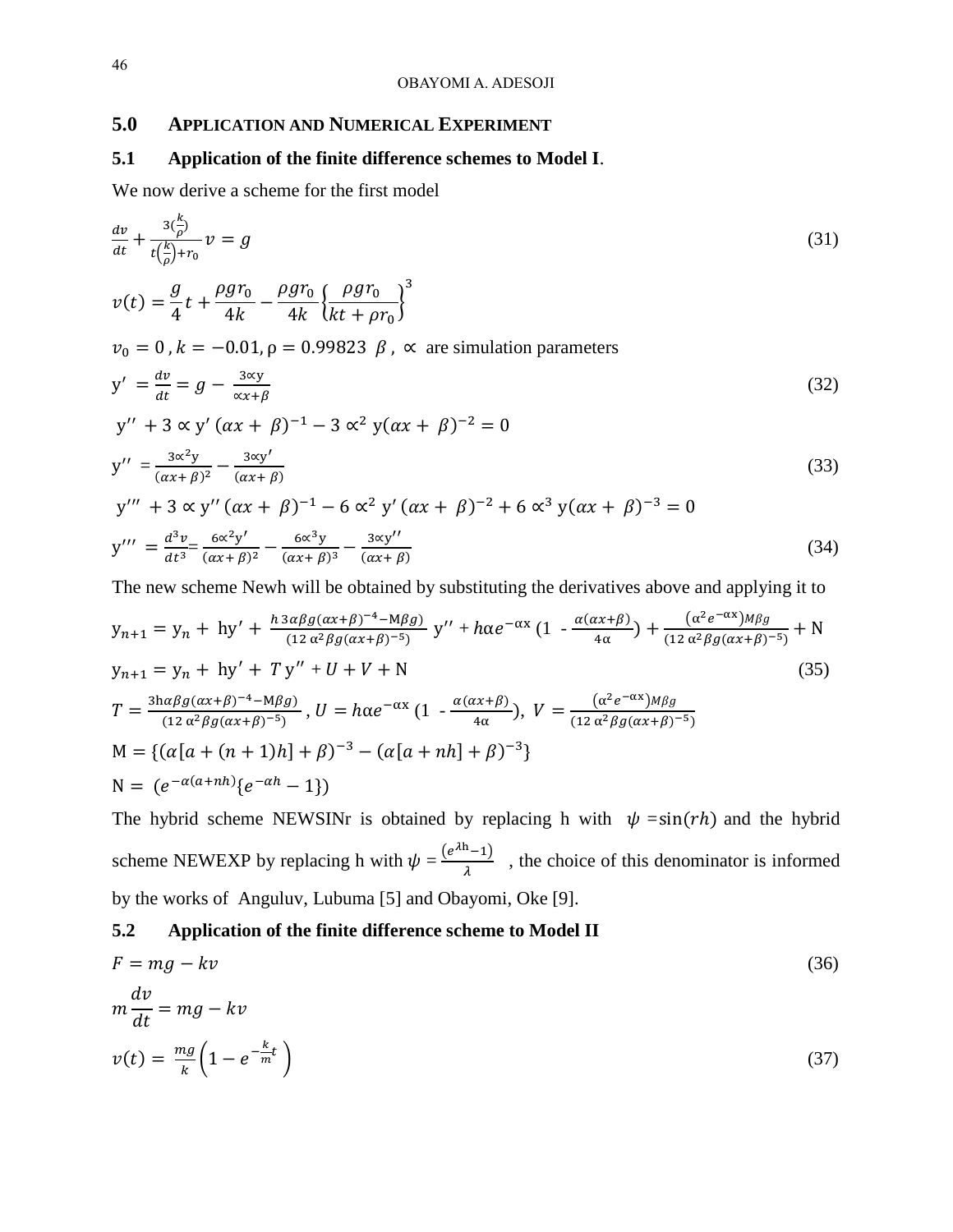$$
v' = \frac{dv}{dt} = g - \frac{k}{m}v
$$
  
\n
$$
y' = g - \frac{k}{m}y
$$
  
\n
$$
y'' = -\frac{k}{m}\left{g - \frac{k}{m}y\right}
$$
  
\n
$$
y''' = \left(\frac{k}{m}\right)^2 y'
$$
  
\n
$$
y''' = \left(\frac{k}{m}\right)^2 \left{g - \frac{k}{m}y\right}
$$
\n(39)

The new scheme Newh will be obtained by substituting the derivatives above and applying it to

$$
y_{n+1} = y_n + hy' + Ty'' + U + V + N
$$
  
\n
$$
T = \frac{3h\alpha\beta g(\alpha x + \beta)^{-4} - M\beta g}{(12 \alpha^2 \beta g(\alpha x + \beta)^{-5})}, U = h\alpha e^{-\alpha x} (1 - \frac{\alpha(\alpha x + \beta)}{4\alpha}), V = \frac{(\alpha^2 e^{-\alpha x})M\beta g}{(12 \alpha^2 \beta g(\alpha x + \beta)^{-5})}
$$
  
\n
$$
M = \{ (\alpha[a + (n + 1)h] + \beta)^{-3} - (\alpha[a + nh] + \beta)^{-3} \}
$$
  
\n
$$
N = (e^{-\alpha(a + nh)} \{e^{-\alpha h} - 1\})
$$
\n(40)

The hybrid scheme NEWSINr is obtained by replacing h with  $\psi = \sin(rh)$  and the hybrid scheme NEWEXP by replacing h with  $\psi = \frac{(e^{\lambda h}-1)}{h}$  $\frac{-1}{\lambda}$   $r, \lambda \in \mathbb{R}$ 

#### **5.3 Experimentation and Result**

The following are the 3D graphs obtained from the schemes when applied to the two models. We have used same parameters, step size, denominator functions and simulation parameters  $\propto$  and  $\beta$ to test the two models.

#### **5.3.1 Graph for the schemes of Model**

Solution curves for  $\frac{dv}{dt} + \frac{3(\frac{k}{\rho})}{t(\frac{k}{r})+1}$  $\frac{\kappa}{\rho}$ )  $t(\frac{k}{a})$  $\frac{\pi}{\rho})+r_0$  $v = g$ ,  $y(0) = 0$  are presented below

**Graph of Schemes with parameters:** h=0.01, ∝=0.05, β=600, r=0.995, λ =-0.995



Fig 1: solution curves for the schemes of Model Ι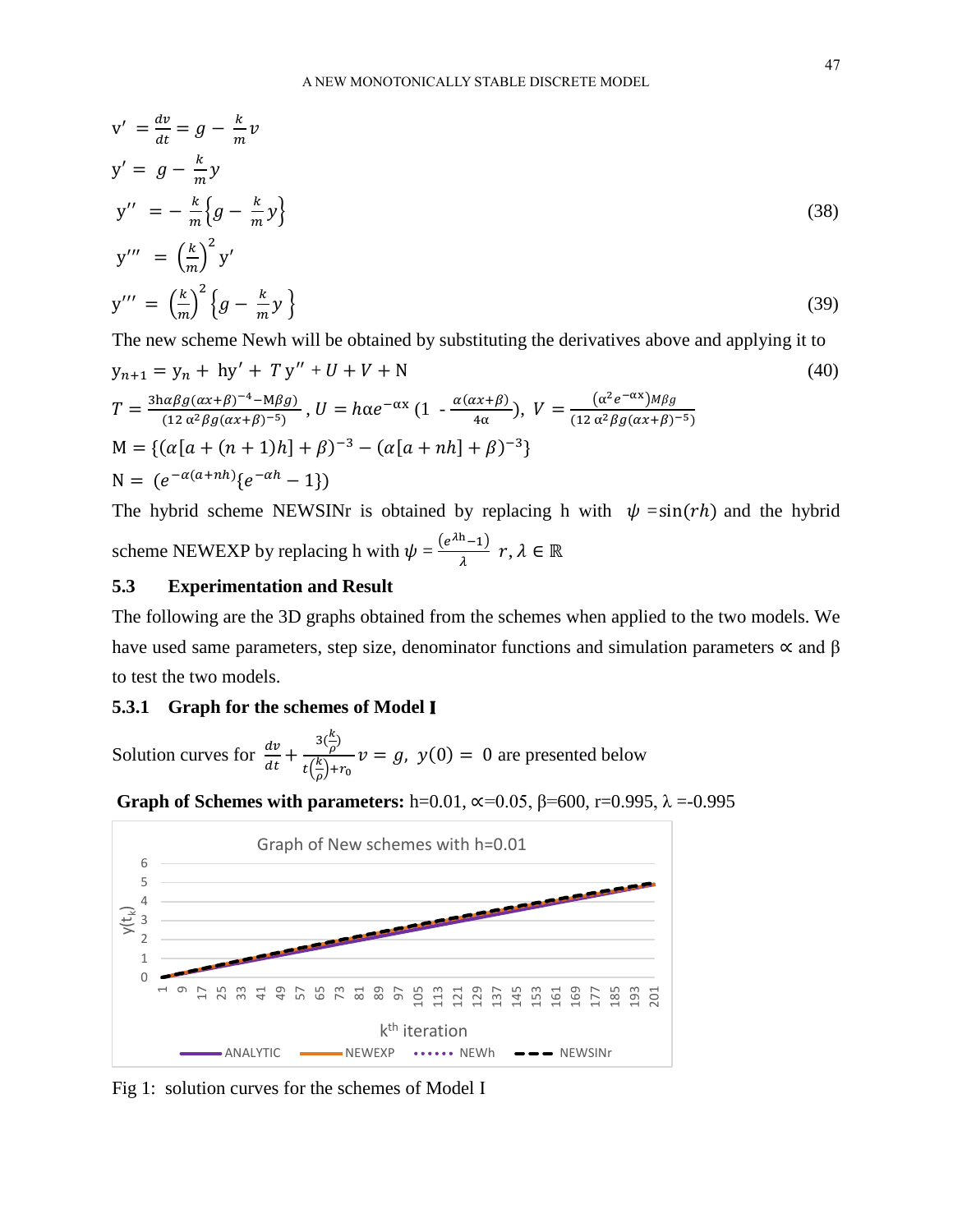#### OBAYOMI A. ADESOJI



Fig 2: Graph of absolute error for the schemes in Fig1

## **4.3.2 The Graph for the schemes of Model**

Solution curves for  $\frac{dv}{dt} = g - \frac{k}{m}$  $\frac{\kappa}{m}v$ ,  $y(0) = 0$  are presented below

**Graph of Schemes with parameters** h=0.01, ∝=0.05, β=600, r=0.995, λ =-0.995



Fig 3: solution curves for the schemes of model ΙΙ



Fig 4: Graph of absolute Error for schemes in Fig. 3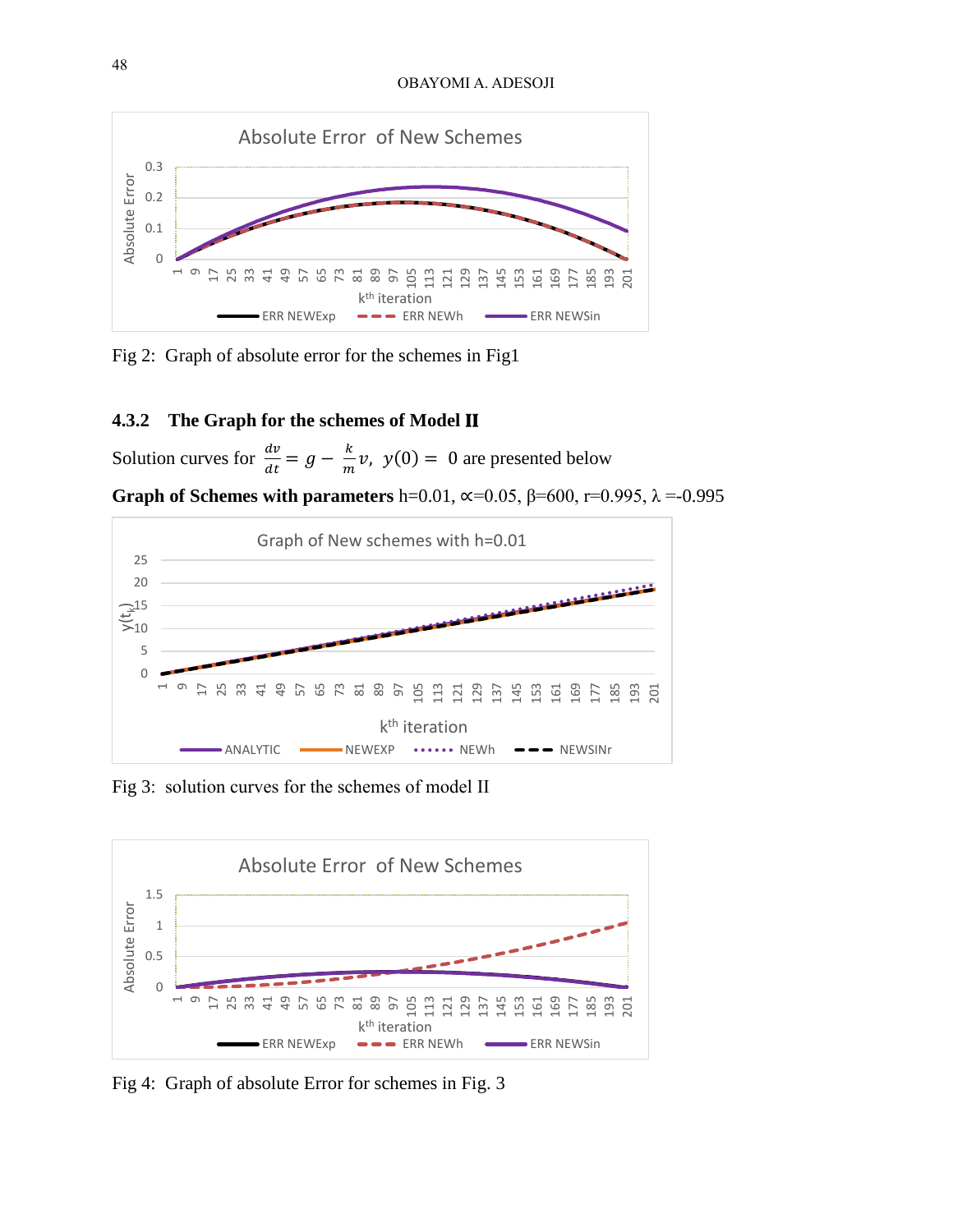

Fig 5: Graph of absolute Error for schemes in Fig. 3

## **5.0 DISCUSSION AND CONCLUSION**

The derived simulation models have been tested with the control parameters  $\alpha$  and  $\beta$ . We also applied the Non-Standard method by modifying denominator function which also provide have parameters  $\lambda$  and r that can be chosen to obtain iteratively assigned step size as denominator. The discrete model worked for only those models that assumed negligible air resistance, but it failed for the other models of this dynamical phenomena. We therefore present the application of the schemes to two initial value problems which are two different models of the evaporating raindrop. The solution curves of the schemes follow the analytical solutions of the respective equations monotonically as shown in Figs. 1and 3. The numerical properties of the schemes like linear stability, convergence and consistency has been proved analytically. During the course of simulating the equations we varied this control parameters to obtain family of curves that are very close to the analytic solution and also have the same dynamics as the original equation. The scheme NEWh is the Standard scheme because the denominator function remains the step size throughout the iteration processes, but this scheme possesses the highest absolute error of deviation from the analytic solution, this confirms the good qualities of Non-standard modeling. The choice of appropriate values for variables  $\lambda$  and r can be determined using the conditions set by Angueluv, Lubuma [5] and extended by Obayomi, Oke [9]. The graph of Absolute error (see Figs 2, 4, 5) has demonstrated this quality. The same values of these parameters were used to execute the iterations. The schemes of Model II produced absolute errors of less than 0.03. The result of the schemes is consistent with literature. We can conclude that the discrete model can be used to simulate the dynamics of evaporating raindrop as proposed.